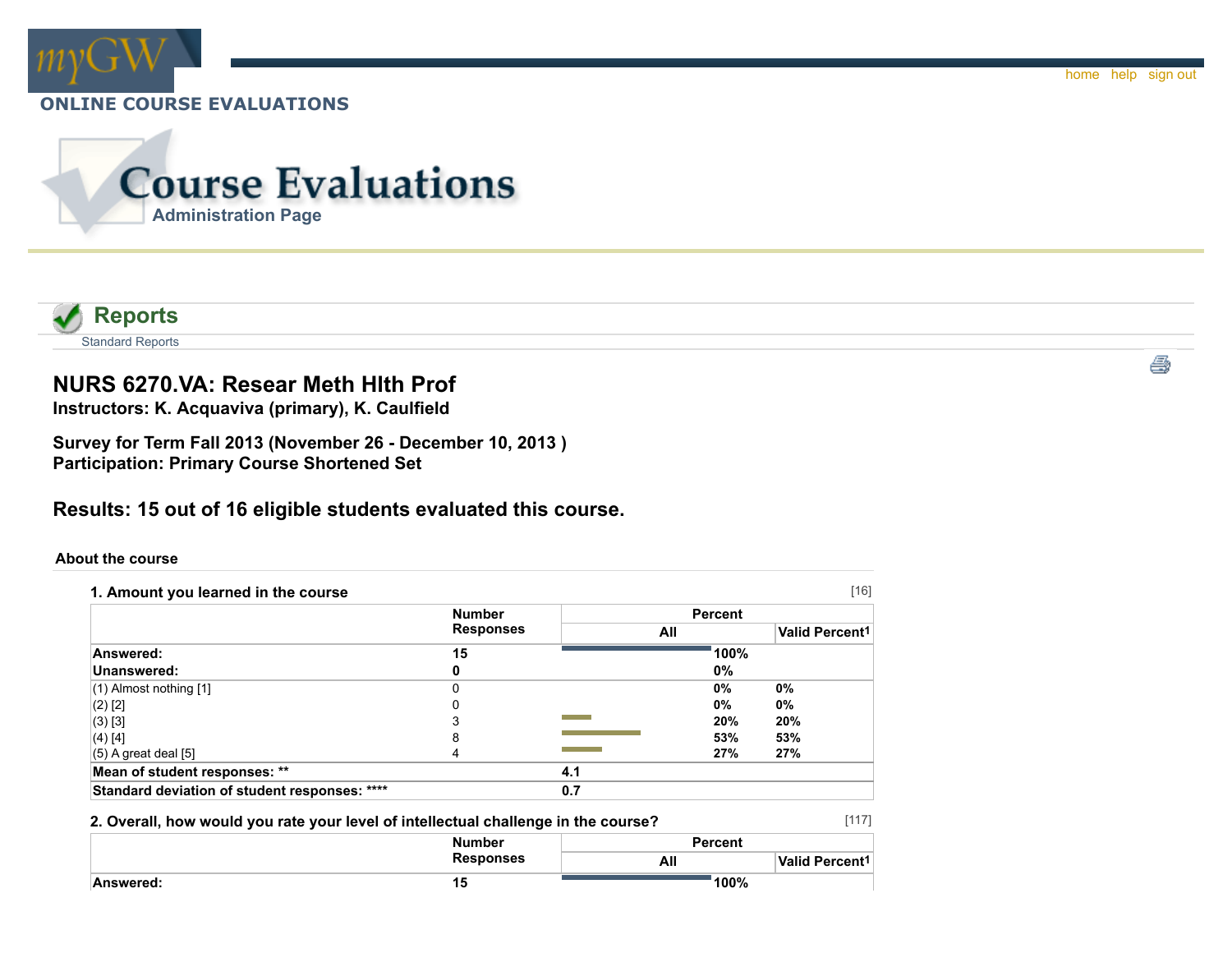| Unanswered:                                   |   |          | 0%  |     |
|-----------------------------------------------|---|----------|-----|-----|
| $(1)$ Not at all challenged $[1]$             |   |          | 0%  | 0%  |
| $(2)$ [2]                                     |   |          | 0%  | 0%  |
| (3) [3]                                       |   | an an am | 20% | 20% |
| $(4)$ [4]                                     | 6 |          | 40% | 40% |
| $(5)$ Very challenged $[5]$                   |   |          | 40% | 40% |
| Mean of student responses: **                 |   | 4.2      |     |     |
| Standard deviation of student responses: **** |   | 0.7      |     |     |

## **3. Amount of effort / work required was:**

|                                               | <b>Number</b>    |     | <b>Percent</b> |                            |
|-----------------------------------------------|------------------|-----|----------------|----------------------------|
|                                               | <b>Responses</b> |     | All            | Valid Percent <sup>1</sup> |
| Answered:                                     | 15               |     | 100%           |                            |
| Unanswered:                                   |                  |     | 0%             |                            |
| $(1)$ Very little $[1]$                       | O                |     | 0%             | 0%                         |
| $(2)$ [2]                                     |                  |     | 0%             | 0%                         |
| $(3)$ [3]                                     |                  |     | 13%            | 13%                        |
| $(4)$ [4]                                     | 9                |     | 60%            | 60%                        |
| $(5)$ A great deal [5]                        | 4                |     | 27%            | 27%                        |
| Not applicable / No opinion [x]               |                  |     | 0%             | $\sim$                     |
| Mean of student responses: **                 |                  | 4.1 |                |                            |
| Standard deviation of student responses: **** |                  | 0.6 |                |                            |

## **4. Overall, how would you rate your level of engagement in the subject matter?**

|                                               | <b>Number</b><br><b>Responses</b> |     | <b>Percent</b> |                       |  |
|-----------------------------------------------|-----------------------------------|-----|----------------|-----------------------|--|
|                                               |                                   |     | All            | <b>Valid Percent1</b> |  |
| Answered:                                     | 15                                |     | 100%           |                       |  |
| Unanswered:                                   | o                                 |     | 0%             |                       |  |
| $(1)$ Not at all engaged $[1]$                | 0                                 |     | $0\%$          | 0%                    |  |
| $(2)$ [2]                                     |                                   |     | 13%            | 13%                   |  |
| $(3)$ [3]                                     |                                   |     | 13%            | 13%                   |  |
| $(4)$ [4]                                     |                                   |     | 47%            | 47%                   |  |
| $(5)$ Very engaged $[5]$                      |                                   |     | 27%            | 27%                   |  |
| Mean of student responses: **                 |                                   | 3.9 |                |                       |  |
| Standard deviation of student responses: **** |                                   | 1.0 |                |                       |  |

### **5. Increased conceptual understanding and/or critical thinking.**

|                                               | <b>Number</b><br><b>Responses</b> |     | <b>Percent</b> |                       |  |
|-----------------------------------------------|-----------------------------------|-----|----------------|-----------------------|--|
|                                               |                                   | All |                | <b>Valid Percent1</b> |  |
| Answered:                                     | 14                                |     | 93%            |                       |  |
| Unanswered:                                   |                                   |     | 7%             |                       |  |
| $(1)$ Not at all $[1]$                        |                                   |     | 0%             | 0%                    |  |
| $(2)$ [2]                                     |                                   |     | 7%             | 7%                    |  |
| (3) [3]                                       |                                   |     | 13%            | 14%                   |  |
| (4) [4]                                       | 5                                 |     | 33%            | 36%                   |  |
| $(5)$ A great deal $[5]$                      | 6                                 |     | 40%            | 43%                   |  |
| Not applicable / No opinion [x]               |                                   |     | 0%             | $\sim$                |  |
| Mean of student responses: **                 |                                   | 4.1 |                |                       |  |
| Standard deviation of student responses: **** |                                   | 0.9 |                |                       |  |

[129]

[118]

[123]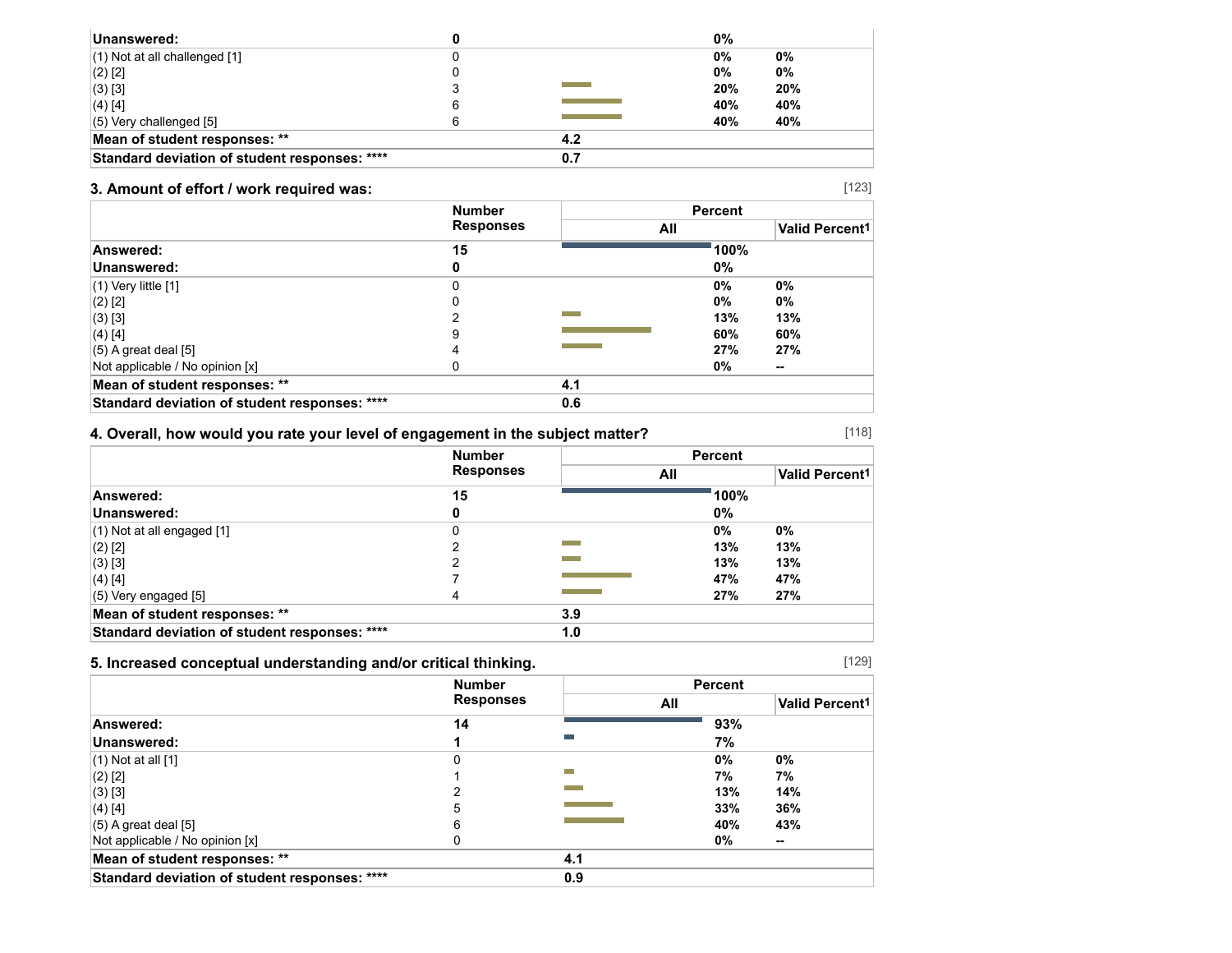## **6. Course content was organized in a manner that facilitated learning.**

|                                               | <b>Number</b>    |     | <b>Percent</b><br>All |     |
|-----------------------------------------------|------------------|-----|-----------------------|-----|
|                                               | <b>Responses</b> |     |                       |     |
| Answered:                                     | 15               |     | 100%                  |     |
| Unanswered:                                   | o                |     | 0%                    |     |
| $(1)$ Not at all $[1]$                        | 0                |     | $0\%$                 | 0%  |
| $(2)$ [2]                                     |                  |     | $0\%$                 | 0%  |
| $(3)$ [3]                                     |                  |     | 20%                   | 20% |
| (4) [4]                                       |                  |     | 27%                   | 27% |
| $(5)$ Completely $[5]$                        | 8                |     | 53%                   | 53% |
| Not applicable / No opinion [x]               |                  |     | 0%                    | --  |
| Mean of student responses: **                 |                  | 4.3 |                       |     |
| Standard deviation of student responses: **** |                  | 0.8 |                       |     |

[15] **7. Number of hours per week outside of class typically spent doing readings, assignments, reviewing notes, writing papers, studying for exams**

|                            | <b>Number</b>    | <b>Percent</b> |       |                            |
|----------------------------|------------------|----------------|-------|----------------------------|
|                            | <b>Responses</b> | All            |       | Valid Percent <sup>1</sup> |
| Answered:                  | 15               |                | 100%  |                            |
| Unanswered:                | 0                |                | $0\%$ |                            |
| Less than one hour or none | 0                |                | 0%    | $\sim$                     |
| 1-2 hours                  |                  | <b>COL</b>     | 7%    | $\sim$                     |
| $3-4$ hours                |                  |                | 47%   | $\sim$                     |
| 5-6 hours                  | 6                |                | 40%   | $\sim$                     |
| 7-8 hours                  | 0                |                | $0\%$ | $\sim$                     |
| $ 9-10$ hours              |                  | ▀              | 7%    | $\sim$                     |
| More than 10 hours         | 0                |                | 0%    | --                         |

## **8. Overall rating of the course**

|                                               | <b>Number</b>    |                   | <b>Percent</b> |                       |  |
|-----------------------------------------------|------------------|-------------------|----------------|-----------------------|--|
|                                               | <b>Responses</b> |                   | All            | <b>Valid Percent1</b> |  |
| Answered:                                     | 15               |                   | 100%           |                       |  |
| Unanswered:                                   | 0                |                   | 0%             |                       |  |
| (1) Poor [1]                                  | 0                |                   | 0%             | 0%                    |  |
| (2) [2]                                       |                  | m.                | 7%             | 7%                    |  |
| (3) [3]                                       |                  | m.                | 7%             | 7%                    |  |
| $(4)$ [4]                                     | 8                |                   | 53%            | 53%                   |  |
| (5) Excellent [5]                             | 5                | <b>CONTRACTOR</b> | 33%            | 33%                   |  |
| Mean of student responses: **                 |                  | 4.1               |                |                       |  |
| Standard deviation of student responses: **** |                  | 0.8               |                |                       |  |

### **About the instructor**

| 9. Was knowledgeable about the subject and course material. |                  |                | [132]                      |
|-------------------------------------------------------------|------------------|----------------|----------------------------|
|                                                             | <b>Number</b>    | <b>Percent</b> |                            |
|                                                             | <b>Responses</b> | All            | Valid Percent <sup>1</sup> |
| Answered:                                                   | 15               |                | 100%                       |
| Unanswered:                                                 |                  | 0%             |                            |
|                                                             |                  |                |                            |

[680]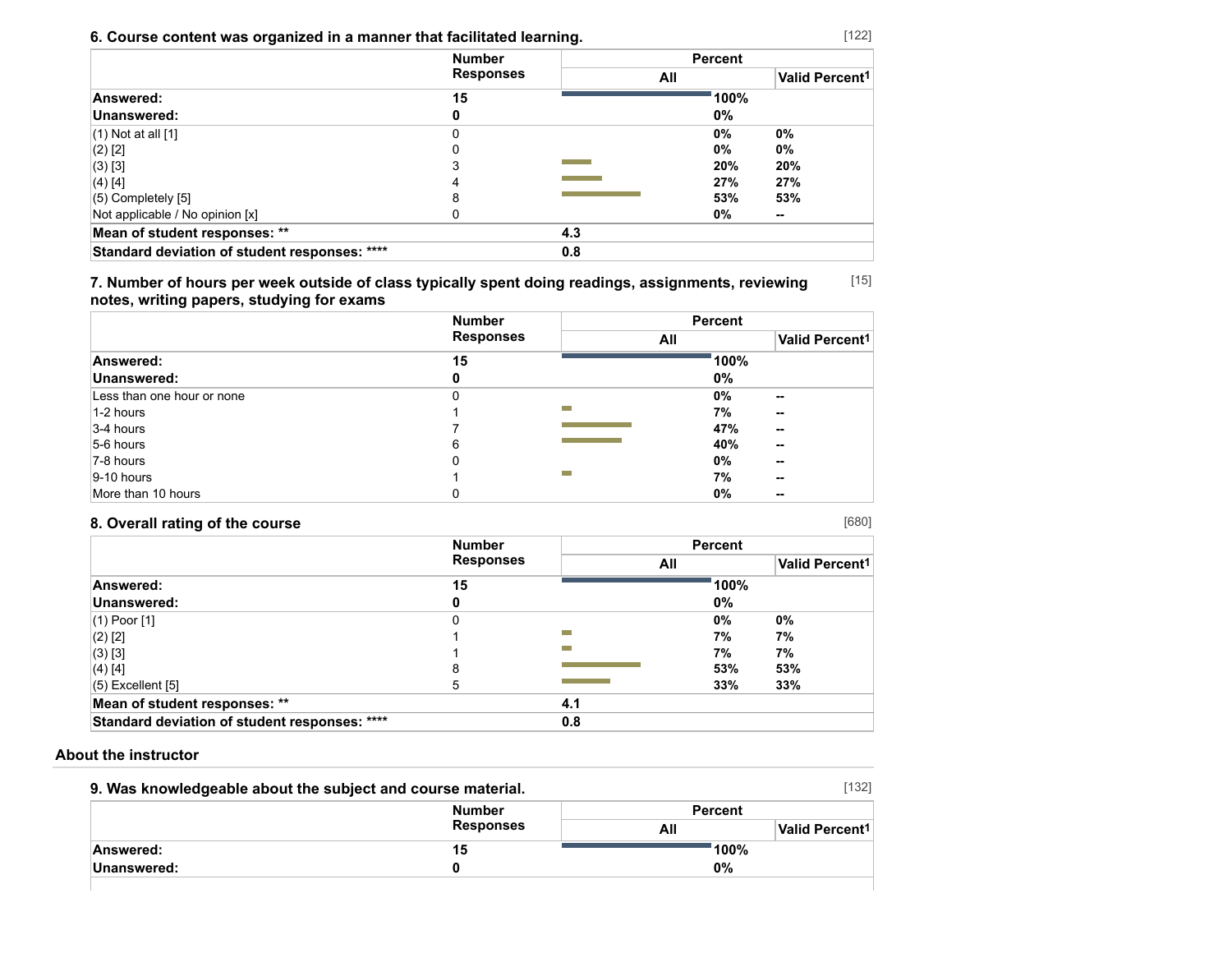| $(1)$ Not at all knowledgeable [1]            |    |     | 0%  | $0\%$  |  |
|-----------------------------------------------|----|-----|-----|--------|--|
| $(2)$ [2]                                     |    |     | 0%  | $0\%$  |  |
| $(3)$ [3]                                     |    |     | 7%  | 7%     |  |
| $(4)$ [4]                                     |    |     | 0%  | $0\%$  |  |
| $(5)$ Very knowledgeable [5]                  | 14 |     | 93% | 93%    |  |
| Not applicable / No opinion [x]               |    |     | 0%  | $\sim$ |  |
| Mean of student responses: **                 |    | 4.9 |     |        |  |
| Standard deviation of student responses: **** |    | 0.5 |     |        |  |

## **10. Accessibility outside of class.**

|                                               | <b>Number</b><br><b>Responses</b> |     | <b>Percent</b> |                            |
|-----------------------------------------------|-----------------------------------|-----|----------------|----------------------------|
|                                               |                                   |     | All            | Valid Percent <sup>1</sup> |
| Answered:                                     | 15                                |     | 100%           |                            |
| Unanswered:                                   |                                   |     | 0%             |                            |
| $(1)$ Not at all accessible [1]               |                                   |     | 0%             | 0%                         |
| $(2)$ [2]                                     |                                   |     | 0%             | $0\%$                      |
| $(3)$ [3]                                     |                                   |     | 7%             | 7%                         |
| $(4)$ [4]                                     |                                   |     | 0%             | 0%                         |
| $(5)$ Very accessible [5]                     | 14                                |     | 93%            | 93%                        |
| Not applicable / No opinion [x]               | U                                 |     | 0%             | $\sim$                     |
| Mean of student responses: **                 |                                   | 4.9 |                |                            |
| Standard deviation of student responses: **** |                                   | 0.5 |                |                            |

## **11. Enthusiasm for topic/subject.**

|                                               | <b>Number</b><br><b>Responses</b> |     | <b>Percent</b> |                       |
|-----------------------------------------------|-----------------------------------|-----|----------------|-----------------------|
|                                               |                                   |     | All            | <b>Valid Percent1</b> |
| Answered:                                     | 15                                |     | 100%           |                       |
| Unanswered:                                   |                                   |     | 0%             |                       |
| $(1)$ Not at all enthusiastic [1]             |                                   |     | 0%             | 0%                    |
| $(2)$ [2]                                     |                                   |     | 0%             | $0\%$                 |
| $(3)$ [3]                                     |                                   |     | 7%             | 7%                    |
| $(4)$ [4]                                     |                                   |     | 0%             | 0%                    |
| $(5)$ Very enthusiastic [5]                   | 14                                |     | 93%            | 93%                   |
| Not applicable / No opinion [x]               | U                                 |     | 0%             | $\sim$                |
| Mean of student responses: **                 |                                   | 4.9 |                |                       |
| Standard deviation of student responses: **** |                                   | 0.5 |                |                       |

## **12. Designed and used fair grading procedures.**

|                                 | <b>Number</b><br><b>Responses</b> |     | <b>Percent</b> |                       |
|---------------------------------|-----------------------------------|-----|----------------|-----------------------|
|                                 |                                   | All |                | <b>Valid Percent1</b> |
| Answered:                       | 15                                |     | 100%           |                       |
| Unanswered:                     |                                   |     | $0\%$          |                       |
| $(1)$ Not at all fair $[1]$     |                                   |     | $0\%$<br>$0\%$ |                       |
| (2) [2]                         |                                   |     | 13%<br>13%     |                       |
| (3) [3]                         |                                   |     | 0%<br>$0\%$    |                       |
| (4) [4]                         |                                   |     | 0%<br>0%       |                       |
| (5) Very fair [5]               | 13                                |     | 87%<br>87%     |                       |
| Not applicable / No opinion [x] |                                   |     | 0%<br>$\sim$   |                       |
| Mean of student responses: **   |                                   | 4.6 |                |                       |

[135]

[134]

[133]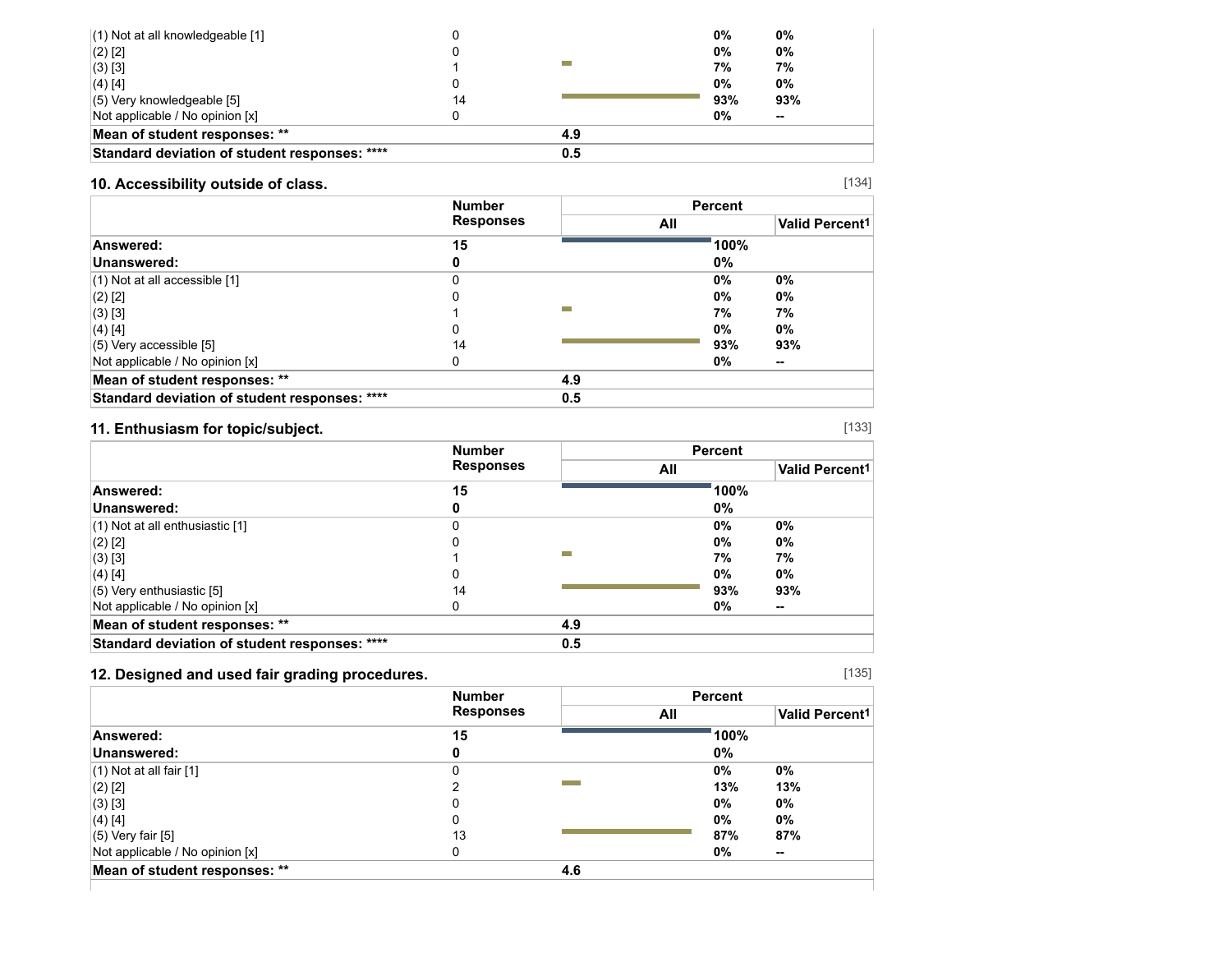**13. Provided adequate feedback on exams/papers/performance.**

|                                               | <b>Number</b><br><b>Responses</b> |     | <b>Percent</b> |                            |  |
|-----------------------------------------------|-----------------------------------|-----|----------------|----------------------------|--|
|                                               |                                   | All |                | Valid Percent <sup>1</sup> |  |
| Answered:                                     | 15                                |     | 100%           |                            |  |
| Unanswered:                                   | 0                                 |     | 0%             |                            |  |
| $(1)$ Not adequate $[1]$                      |                                   | m.  | 7%             | 7%                         |  |
| $(2)$ [2]                                     |                                   |     | 7%             | 7%                         |  |
| $(3)$ [3]                                     |                                   |     | 7%             | 7%                         |  |
| $(4)$ [4]                                     |                                   |     | 7%             | 7%                         |  |
| $(5)$ Very adequate [5]                       | 11                                |     | 73%            | 73%                        |  |
| Not applicable / No opinion [x]               | 0                                 |     | 0%             | --                         |  |
| Mean of student responses: **                 |                                   | 4.3 |                |                            |  |
| Standard deviation of student responses: **** |                                   | 1.2 |                |                            |  |

#### **14. Overall rating of the instructor**

[679]

[681]

|                                               | <b>Number</b> |             |                       | <b>Percent</b> |  |
|-----------------------------------------------|---------------|-------------|-----------------------|----------------|--|
| <b>Responses</b>                              |               | All         | <b>Valid Percent1</b> |                |  |
| Answered:                                     | 15            |             | 100%                  |                |  |
| Unanswered:                                   | 0             |             | 0%                    |                |  |
| $(1)$ Poor $[1]$                              | 0             |             | $0\%$                 | $0\%$          |  |
| $(2)$ [2]                                     | 0             |             | $0\%$                 | $0\%$          |  |
| (3) [3]                                       |               | <b>Tara</b> | 7%                    | 7%             |  |
| (4) [4]                                       |               |             | 13%                   | 13%            |  |
| $(5)$ Excellent $[5]$                         | 12            |             | 80%                   | 80%            |  |
| Mean of student responses: **                 |               | 4.7         |                       |                |  |
| Standard deviation of student responses: **** |               | 0.6         |                       |                |  |

#### **15. Use this space for any comments you may have about the course, the instructor, readings, etc.**

**Student 11:** Ms. Acquaviva was one of the best professors I have had in this program. Although this was an online class, I interacted with her more than some of the professors I've had for didactic courses. She facilitated my learning of nursing research at an appropriate level, something I've found to be a primary challenge as a BSN student enrolled in online MSN courses. She provided timely, constructive feedback and made herself available to students to meet in a variety of ways throughout the semester (Blackboard Collaborate, in person, via email, etc.). I wasn't very interested in nursing research prior to this course but Ms. Acquaviva inspired my knowledge, appreciation and respect for this subject area.

**Student 10:** Our Professor provided constructive feed back and facilitated great conversation on our discussion board. I liked how the course built on itself and was paced in such a way that we could learn what a research paper was in order to create our proposal. **Student 9:** The textbook is poorly written and does not discuss material thoroughly in an understanding matter. It does not do a very good job in describing statistics. There was minimal critical feedback received from the instructor throughout the weeks. Any feedback was given very late, sometimes after draft proposal due dates.

**Student 2:** I think the instructor is extremely knowledgeable and enthusiastic about the subject material. I believe weekly feedback should be more substantial to help facilitate the overall proposal assignment which is worth a substantial portion of the grade. Some of the material in this course can be somewhat more challenging to understand and requires a bit more explanation (i.e. the statistics portions)

**Student 7:** Professor Acquaviva provided excellent, constructive feedback. She made us all feel like valuable members of the learning community. The discussion posts were extremely helpful in formatting our research proposal.

**Student 6:** Dr. Acquaviva is extremely knowledgeable about the material and was always more than willing to help students/clarify the material for them, which was particularly invaluable in the context of this being an online course.

**Student 5:** Instructor was incredibly pleasant and knowledgable, very helpful with providing feedback throughout the course. **Student 3:** always gave great feedback on discussion boards and research proposal

**Student 12:** I really appreciated how supportive and engaging Professor Acquaviva was. She is very accessible outside of class and is very willing to provide whatever resources are needed in order to help her students succeed. She made this research course

### [136]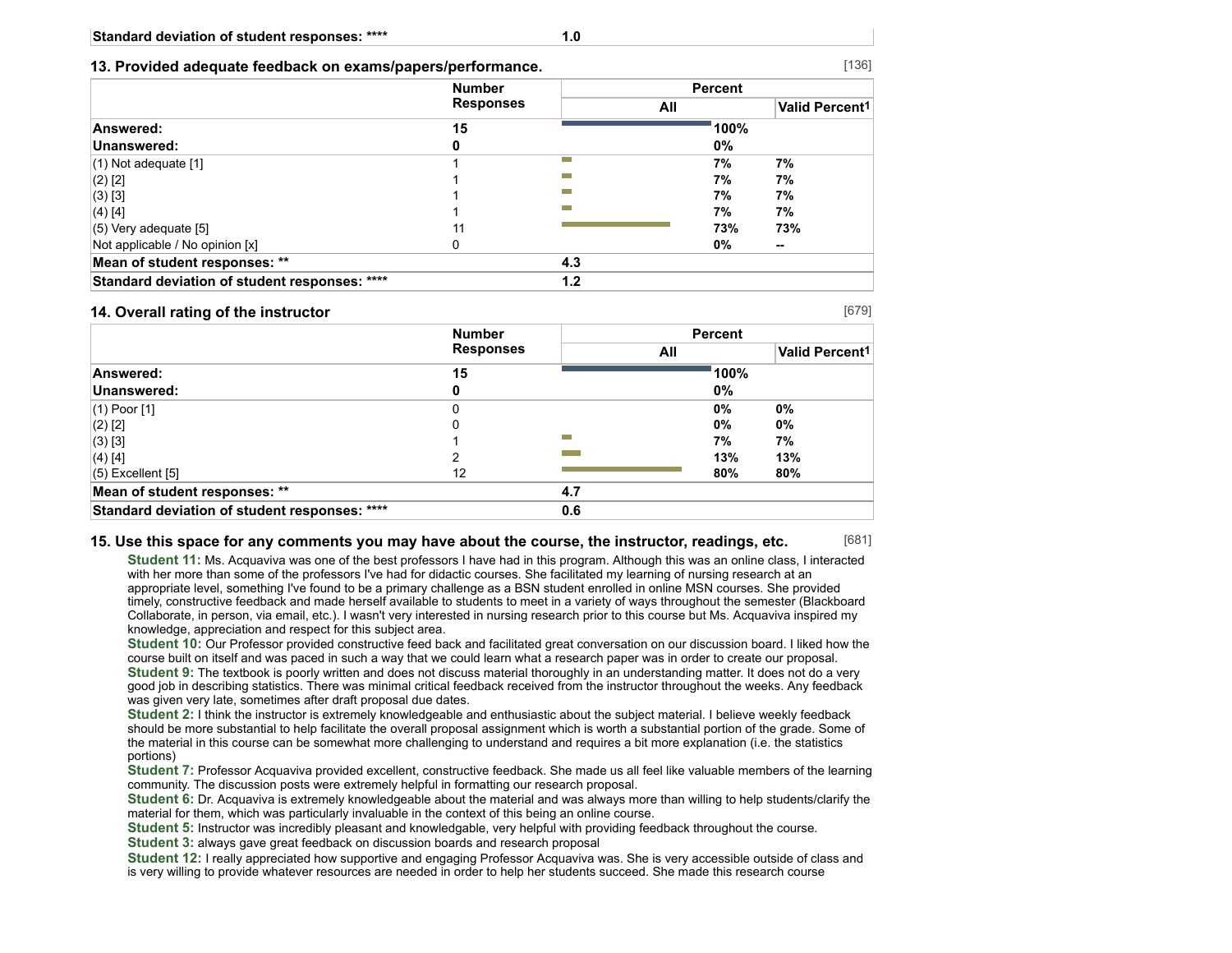enjoyable.

**Student 8:** I appreciated your encouragement; especially when I was very unsure of myself. This was my first exposure to a lot of the concepts. Perhaps there were times when I could have used more critical feedback on my discussions to push me to understand how the concepts applied to my project

### **Department-Specific Questions**

| 16. Expected grade in the course |                  |                | [2311]                     |
|----------------------------------|------------------|----------------|----------------------------|
|                                  | <b>Number</b>    | <b>Percent</b> |                            |
|                                  | <b>Responses</b> | All            | Valid Percent <sup>1</sup> |
| Answered:                        | 15               | 100%           |                            |
| Unanswered:                      | 0                | $0\%$          |                            |
| A                                | 14               | 93%            | --                         |
| B                                | 0                | 0%             | --                         |
| ⌒<br>U                           |                  | 0%             | --                         |
| D                                |                  | $0\%$          | --                         |
|                                  |                  | 0%             | --                         |
| Don't know                       |                  | 7%             | $\sim$                     |

#### **17. Course expectations were clear.**

|                                               | <b>Number</b><br><b>Responses</b> |     | <b>Percent</b> |                            |
|-----------------------------------------------|-----------------------------------|-----|----------------|----------------------------|
|                                               |                                   | All |                | Valid Percent <sup>1</sup> |
| Answered:                                     | 15                                |     | 100%           |                            |
| Unanswered:                                   | 0                                 |     | 0%             |                            |
| $(1)$ Strongly disagree [1]                   |                                   |     | 7%             | 7%                         |
| $(2)$ [2]                                     | 0                                 |     | 0%             | 0%                         |
| $(3)$ [3]                                     | 2                                 |     | 13%            | 13%                        |
| $(4)$ [4]                                     | 3                                 |     | 20%            | 20%                        |
| $(5)$ Strongly agree [5]                      | 9                                 |     | 60%            | 60%                        |
| Not applicable/No opinion [x]                 | 0                                 |     | 0%             | $\sim$                     |
| Mean of student responses: **                 |                                   | 4.3 |                |                            |
| Standard deviation of student responses: **** |                                   | 1.1 |                |                            |

#### **18. Course materials were relevant and current.**

**Number Responses Percent All Valid Percent1 Answered: 15 100% Unanswered: 0 0%** (1) Strongly disagree [1] 1 **7% 7%** (2) [2] 0 **0% 0%** (3) [3] 2 **13% 13%** (4) [4] 3 **20% 20%** (5) Strongly agree [5] 9 **60% 60%** Not applicable/No opinion [x] **0% --Mean of student responses: \*\* 4.3 Standard deviation of student responses: \*\*\*\* 1.1**

**19. Materials in Blackboard were organized and easily accessible.**

[1765]

[1766]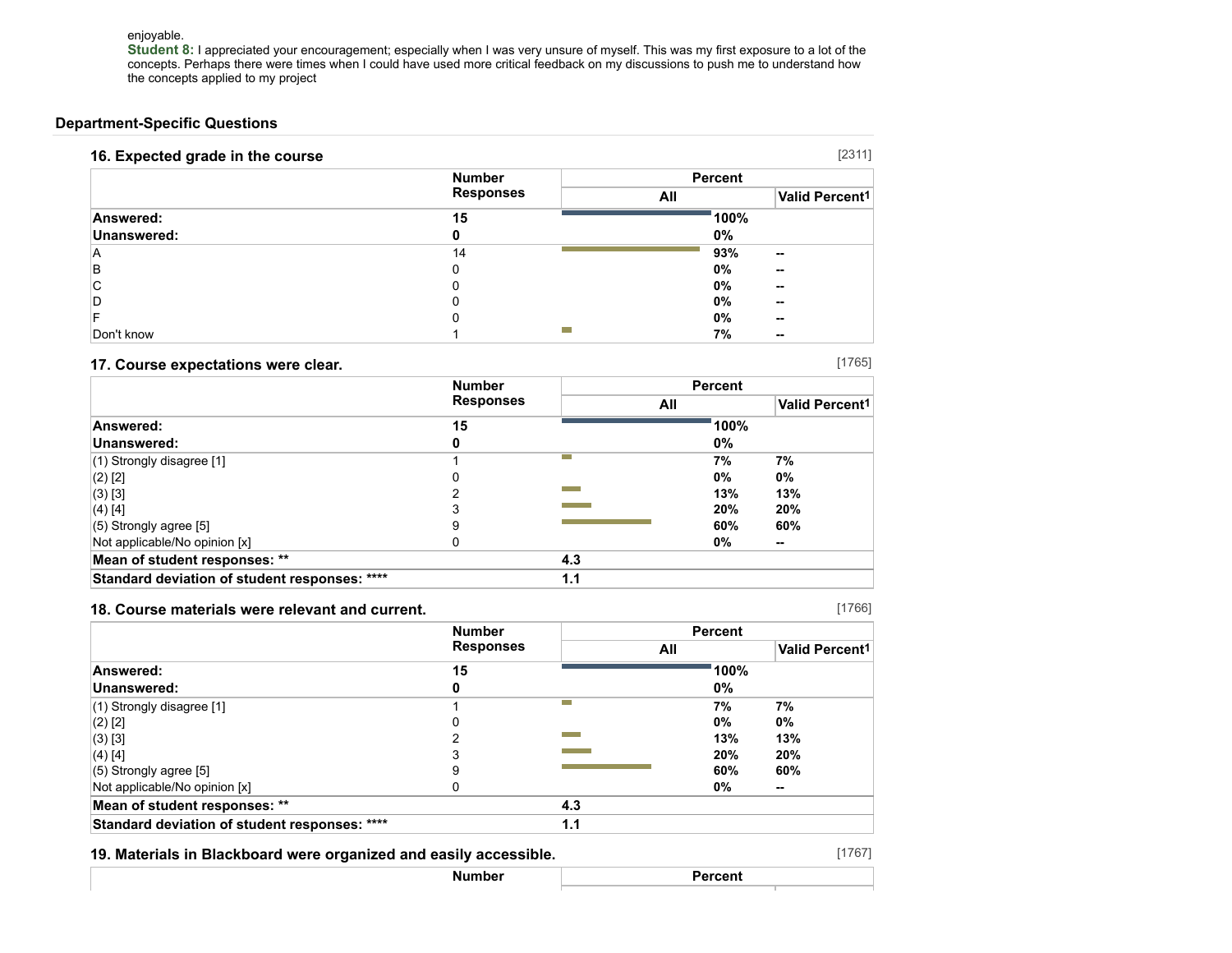|                                               | <b>Responses</b> | All |       | Valid Percent <sup>1</sup> |
|-----------------------------------------------|------------------|-----|-------|----------------------------|
| Answered:                                     | 15               |     | 100%  |                            |
| Unanswered:                                   | o                |     | 0%    |                            |
| $(1)$ Strongly disagree [1]                   |                  | −   | 7%    | 7%                         |
| $(2)$ [2]                                     | 0                |     | 0%    | 0%                         |
| (3) [3]                                       |                  | m.  | 7%    | 7%                         |
| $(4)$ [4]                                     | ◠                |     | 20%   | 20%                        |
| $(5)$ Strong agree [5]                        | 10               |     | 67%   | 67%                        |
| Not applicable/No opinion [x]                 | 0                |     | $0\%$ | --                         |
| Mean of student responses: **                 |                  | 4.4 |       |                            |
| Standard deviation of student responses: **** |                  | 1.1 |       |                            |

## **20. Feedback on assignments and examinations was received in a timely manner.**

[1445]

|                                               | <b>Number</b><br><b>Responses</b> |     | <b>Percent</b> |                       |
|-----------------------------------------------|-----------------------------------|-----|----------------|-----------------------|
|                                               |                                   | All |                | <b>Valid Percent1</b> |
| Answered:                                     | 14                                |     | 93%            |                       |
| Unanswered:                                   |                                   |     | 7%             |                       |
| $(1)$ Strong disagree [1]                     |                                   | m.  | 7%             | 7%                    |
| $(2)$ [2]                                     |                                   |     | 0%             | 0%                    |
| $(3)$ [3]                                     |                                   |     | 0%             | 0%                    |
| $(4)$ [4]                                     |                                   |     | 20%            | 21%                   |
| $(5)$ Strongly agree [5]                      | 10                                |     | 67%            | 71%                   |
| Not applicable/ No opinion [x]                |                                   |     | 0%             | --                    |
| Mean of student responses: **                 |                                   | 4.5 |                |                       |
| Standard deviation of student responses: **** |                                   | 1.1 |                |                       |

### **21. The instructor encouraged discussions, questions, and the expression of ideas.**

[1768]

[2312]

|                                               | <b>Number</b><br><b>Responses</b> |     | <b>Percent</b> |                       |
|-----------------------------------------------|-----------------------------------|-----|----------------|-----------------------|
|                                               |                                   |     | All            | <b>Valid Percent1</b> |
| Answered:                                     | 14                                |     | 93%            |                       |
| Unanswered:                                   |                                   |     | 7%             |                       |
| (1) Strongly disagree [1]                     |                                   |     | 13%            | 14%                   |
| $(2)$ [2]                                     |                                   |     | $0\%$          | 0%                    |
| (3) [3]                                       |                                   |     | 0%             | 0%                    |
| $(4)$ [4]                                     |                                   | m.  | 7%             | 7%                    |
| (5) Strongly agree [5]                        | 11                                |     | 73%            | 79%                   |
| Not applicable/No opinion [x]                 | 0                                 |     | 0%             | --                    |
| Mean of student responses: **                 |                                   | 4.4 |                |                       |
| Standard deviation of student responses: **** |                                   | 1.4 |                |                       |

## **22. The instructor encouraged the use of current resources.**

|                             | <b>Number</b>    | <b>Percent</b> |                       |
|-----------------------------|------------------|----------------|-----------------------|
|                             | <b>Responses</b> | All            | <b>Valid Percent1</b> |
| Answered:                   | 15               | 100%           |                       |
| Unanswered:                 |                  | $0\%$          |                       |
| $(1)$ Strongly disagree [1] |                  | 7%             | 7%                    |
| $(2)$ [2]                   | 0                | $0\%$          | 0%                    |
| (3) [3]                     | 0                | $0\%$          | 0%                    |
| $(4)$ [4]                   |                  | 13%            | 14%                   |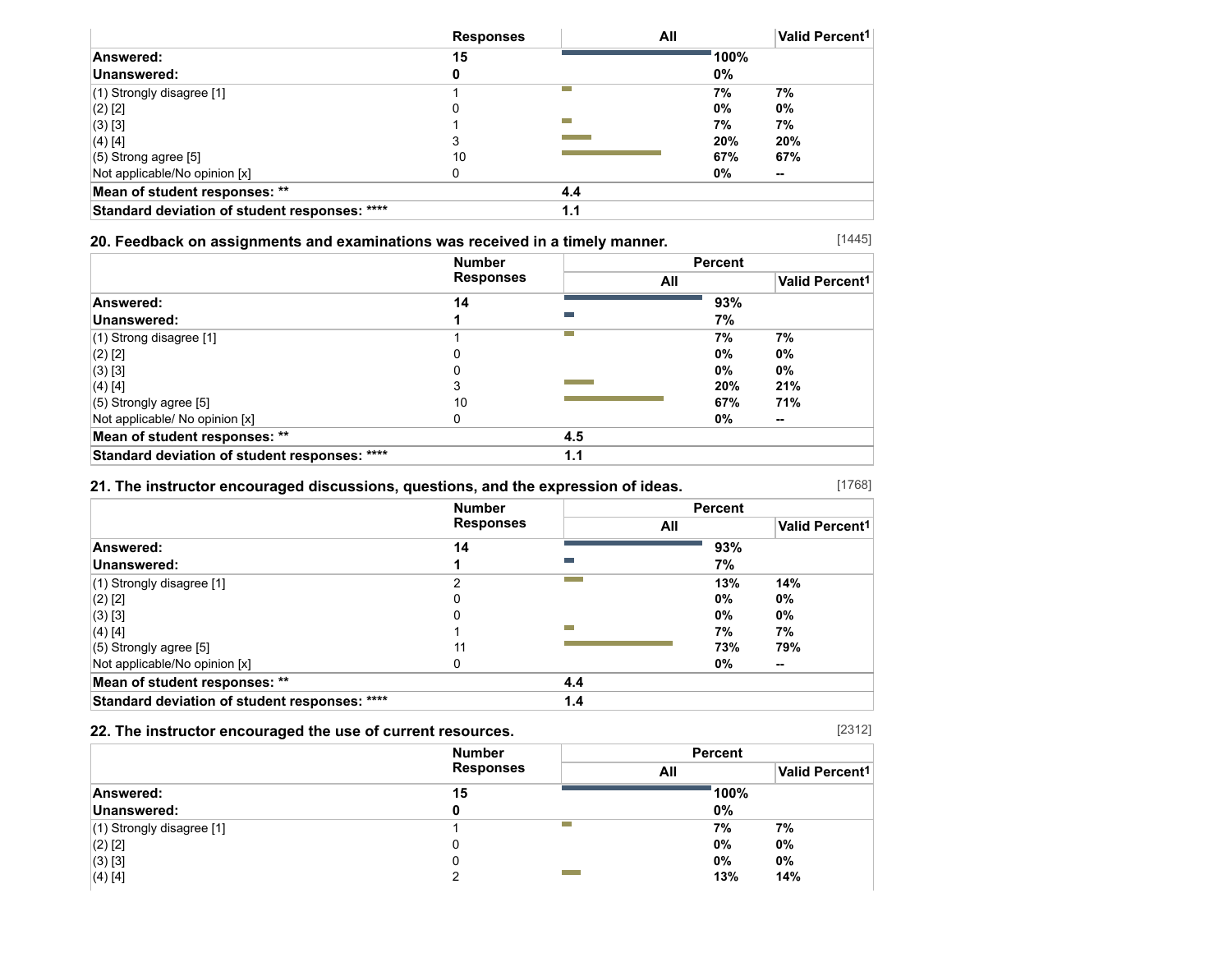| $(5)$ Strongly agree [5]                      |  | 73% | 79%                      |
|-----------------------------------------------|--|-----|--------------------------|
| Not applicable/No opinion                     |  | 7%  | $\overline{\phantom{a}}$ |
| Mean of student responses: **                 |  |     |                          |
| Standard deviation of student responses: **** |  |     |                          |

#### **23. The instructor used effective instructional strategies.**

|                                               | <b>Number</b><br><b>Responses</b> |     | <b>Percent</b> |                       |
|-----------------------------------------------|-----------------------------------|-----|----------------|-----------------------|
|                                               |                                   | All |                | <b>Valid Percent1</b> |
| Answered:                                     | 15                                |     | 100%           |                       |
| Unanswered:                                   | 0                                 |     | 0%             |                       |
| $(1)$ Strongly disagree [1]                   |                                   | m.  | 7%             | 7%                    |
| $(2)$ [2]                                     |                                   |     | 7%             | 7%                    |
| $(3)$ [3]                                     |                                   |     | 7%             | 7%                    |
| $(4)$ [4]                                     | 3                                 |     | 20%            | 20%                   |
| $(5)$ Strongly agree [5]                      | 9                                 |     | 60%            | 60%                   |
| Not applicable/No opinion                     |                                   |     | 0%             | $\sim$                |
| Mean of student responses: **                 |                                   | 4.2 |                |                       |
| Standard deviation of student responses: **** |                                   | 1.2 |                |                       |

### **24. Please describe the most positive aspect(s) of this course. What should stay the same? (If multiple instructors are responsible for implementing this course, identify the instructor by name when applicable).**

**Student 11:** As stated above, there are several positive aspects of this course that I found beneficial and increased my learning of nursing research. I think it was crucial to submit the research proposal in phases in order to incorporate instructor feedback/recommendations into the paper and not be overwhelmed with the overall paper at once. I liked how the weekly discussion boards could be directly applied to the development of our papers - I felt like what I learned each week was important and had an actual purpose.

**Student 10:** I think the way in which it is structured. The book is great and helpful in explaining different procedures. I was not expecting to enjoy this course so much, and I feel as though I have a strong base to apply research to my bedside RN practice, and hopefully my practice as an FNP.

**Student 9:** The paper set up using the discussion boards makes it easier for students to develop material for the paper.

**Student 1:** Learned a lot and feel confident about developing a research study. Dr. Acquaviva gave excellent feedback.

**Student 7:** Professor Acquaviva marked up my paper in pen and paper and provided feedback that enhanced my understanding of my research proposals design and methods.

**Student 6:** The instructor--Dr. Acquaviva--was the most positive aspect of the course. She is incredibly enthusiastic about the material and about having students understand and apply the material.

**Student 5:** Dividing research proposal up into parts for discussion boards and getting feedback each week. I more than appreciated 2 free weeks of a 'Pass" especially during my clinical rotations when those 6 weeks were incredibly stressful. Thank you!

**Student 4:** The discussion boards allowed us to space out working on our research proposal and gave us feedback along the way. The optional office hour offered the one week also allowed a better communication format over email.

**Student 3:** I enjoyed being able to pick a research topic that I was interested in and I feel that I learned a great deal about the subject and research in general. I also liked how the discussion boards were useful to the research proposal and facilitated learning.

**Student 12:** I like that our weekly discussion boards pertained our final paper, and that we could get feedback from the students and professor to let us know if we were on the right track or not.

**Student 8:** Though I struggled at times I think I learned a good amount for an introductory course.

#### [2315] **25. Which aspect(s) of the course need(s) the greatest improvement and what recommendations do you have for improvement? (If multiple instructors are responsible for implementing this course, identify the instructor by name when applicable).**

**Student 5:** N/A

**Student 3:** no changes.

**Student 1:** A bit more explanations on material of data collection and other study development tools.

**Student 11:** Personally, I think the one week that we tried something new and had an optional Blackboard Collaborate session was

[2313]

[2314]